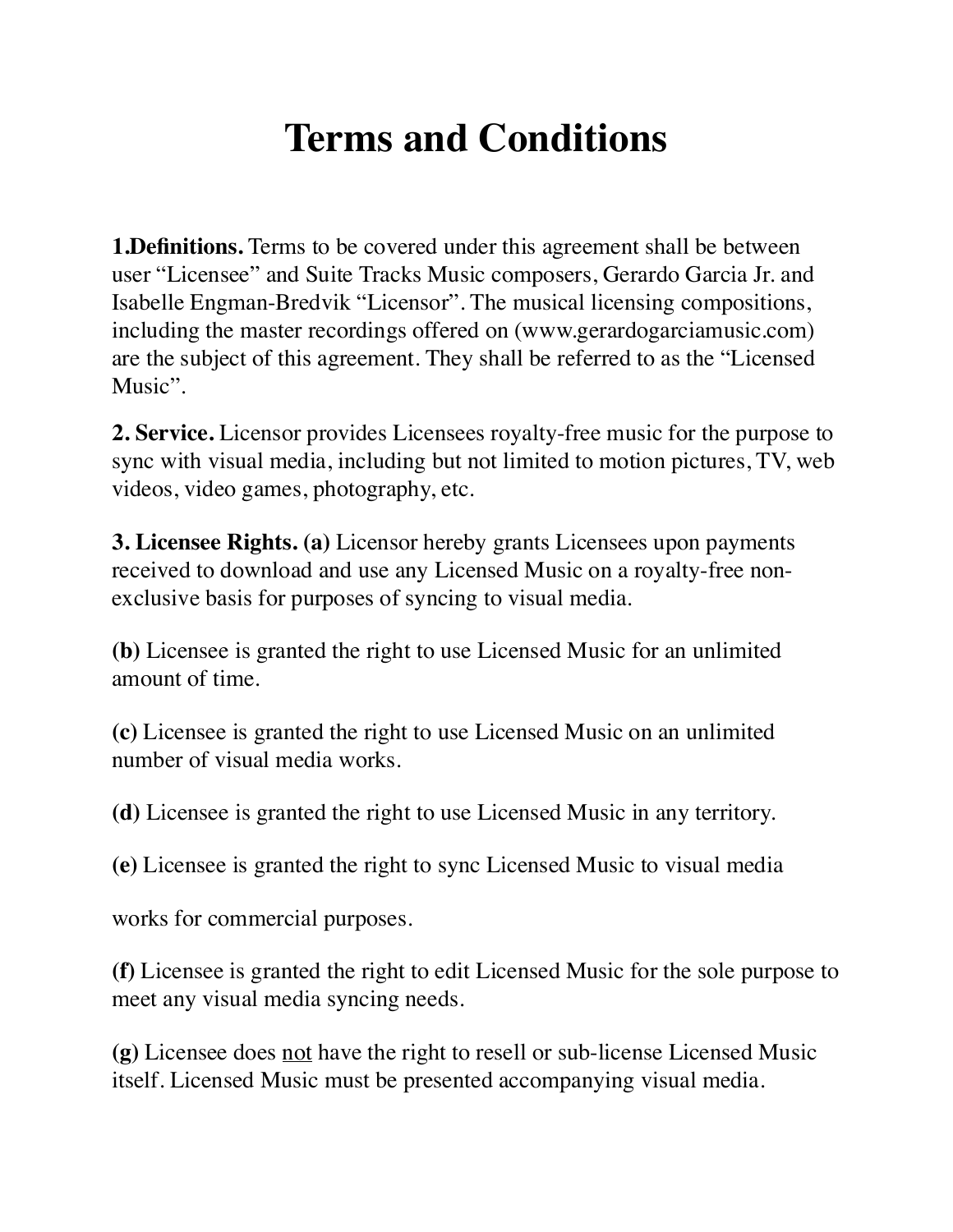**(h)** Licensee does not obtain ownership of any kind to Licensed Music and may not use Licensed Music in any way except for what is expressed in this agreement.

**4. Licensor Rights. (a)** Licensor reserves all ownership rights to Licensed Music downloads.

**(b)** Licensor reserves the right to change any of these conditions at any time. Any Licensed Music licensed before said changes are not subject to the new changes.

**(c)** Licensor reserves rights to Music Licensed, whether now known or hereafter in existence, that are not specifically granted to Licensee in this agreement.

**5. Crediting.** Licensee is not obligated to credit Licensor. In the case of crediting, Licensee will credit Music Licensed to Suite Tracks Music Licensing.

**6. Payment.** All payment processing shall be done through Sellfy and any concerns or issues with payment shall be directed towards Sellfy.

**7. Liability**. **(a)** Licensor shall not be liable for any transaction errors or glitches caused by 3rd parties such as payment processing services. Licensor shall not be liable for any loss, claim or liability arising from or related to any software program failures, data errors, digital transmission errors, internet interruptions or delays, regardless of cause. Total liability for Licensor shall never exceed the License fee paid by Licensee. Any transaction claims directed to Licensor must be made through email within 15 days of transaction. Additionally, Licensor reserves the right to inquire and investigate any foreseeable transaction claims. If we determine an error has occurred on the part of Licensor, Licensor will credit the transaction to the Licensee through PayPal or through other payment processing platforms.